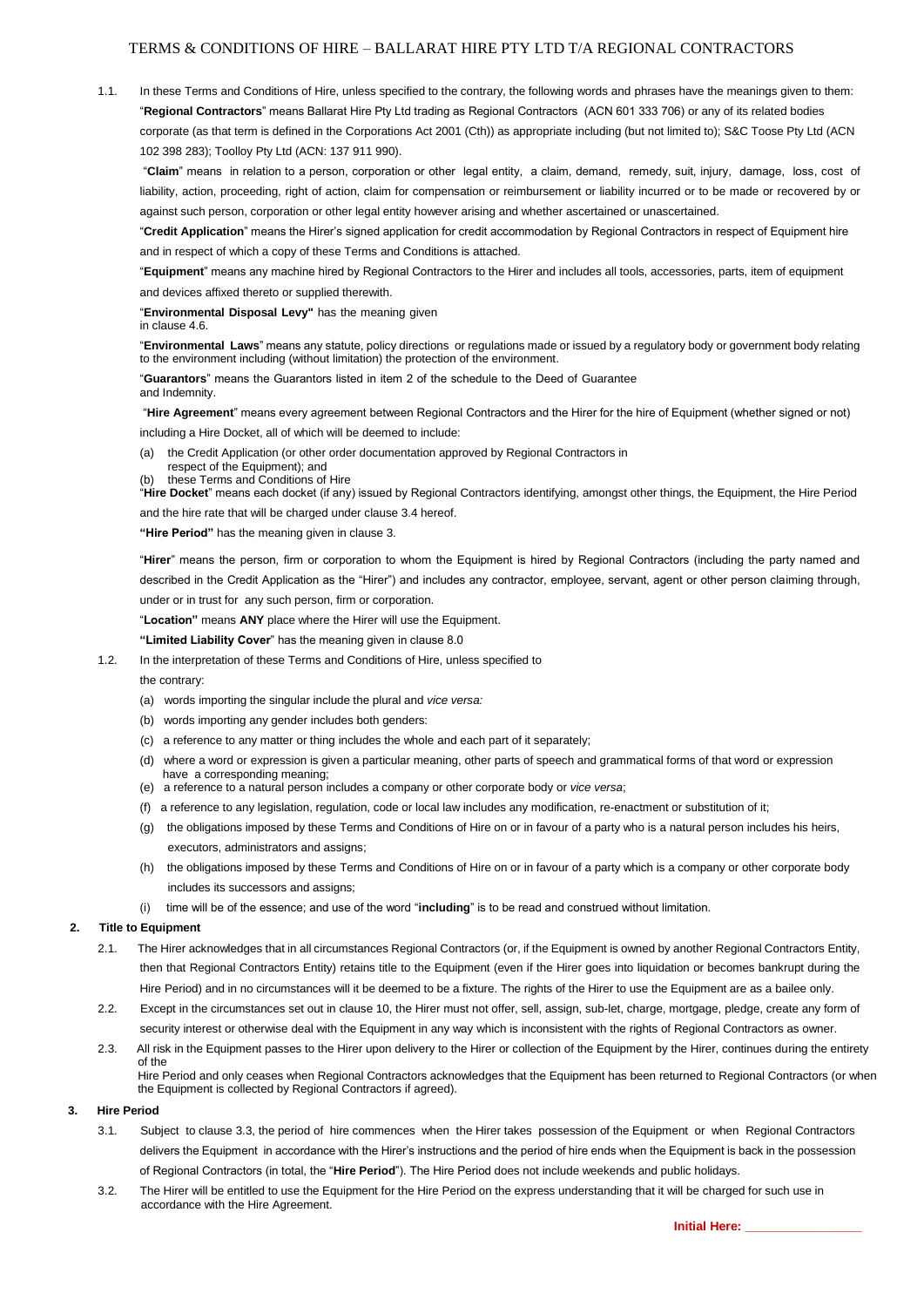3.3. Should Regional Contractors agree with the Hirer that Regional Contractors will deliver and collect the Equipment, hire charges will commence from the time the Equipment leaves Regional Contractors' premises and continue until the date that the Equipment is available for collection from the Location ("**Off-Hire Date**"). Any hire period specified on the Hire Agreement will not be deemed notice to Regional Contractors that the Equipment is available for collection. The Hirer must notify Regional Contractors of that date in advance and Regional Contractors may give the Hirer a number as verification that such notification has been received ("**Off-Hire Number**").

The notification will be given by the Hirer with sufficient time in advance (prior to 3pm of the day of the off-hire) for the Equipment to be picked up and returned to Regional Contractors' premises within Regional Contractors' normal business hours by the Off-Hire Date. If Regional Contractors considers that insufficient notice has been given, the Hirer will be charged for such additional period of time as Regional Contractors considers is necessary to arrange collection or delivery of the Equipment, but in any case, no less than an extra day's hire. Where Regional Contractors agrees to collect the Equipment, the Hirer remains responsible for theft, loss or damage to the Equipment until the Equipment is collected by Regional Contractors.

- 3.4. The Hire Agreement will specify the type of rate that will apply. Equipment hired for at least 5 days in a seven-day period, will be charged at the weekly rate.
- 3.5. Regional Contractors reserves the right to charge a minimum period of hire for certain types of Equipment. The minimum period of hire may not be varied except if agreed in writing by Regional Contractors.
- 3.6. The Hire Period will not be subject to stand down or adjustment for any reason whatsoever unless agreed to by Regional Contractors in writing.

## **4. Hire Charges and Other Charges**

- 4.1. **Hire**: Subject to clause 4.10, the Hirer will pay Regional Contractors the hire charges set out in the Hire Agreement, as well as other levies or charges that may be applicable. The Hirer is not entitled to any discount or rebate if the Equipment is not used by the Hirer for any part of the Hire Period. If the Equipment is used for more than eight hours on any given day Regional Contractors may charge a double shift rate calculated as the hire rate x 2.
- 4.2. **Pricing Confidentiality:** The Hirer acknowledges that all pricing quoted by Regional Contractors is for the Hirer only and must be kept confidential at all Times.
- 4.3. **Other Services**: Regional Contractors will, if requested by the Hirer, and only if personnel are available, attend the site and instruct the Hirer in the operation of the Equipment. The Hirer will in addition to the hire charges pay Regional Contractors for such services at the scheduled rate per hour or part thereof including travelling time plus any associated travel and accommodation costs incurred by Regional Contractors.
- 4.4. **Consumables and Trade Materials:** The Hirer will be liable for charges made for consumables and trade materials used at the scheduled rate.
- 4.5. **Tax and Government Charges**: The Hirer will be liable for stamp duty, GST and all other applicable taxes, duties, levies, penalties and any other government charges imposed on the Hire Agreement or in respect of the Hire Period. If the Hirer wishes to claim exemption from duty or tax, the Hirer must furnish appropriate exemption certificates to Regional Contractors. Unless otherwise expressly agreed in writing by Regional Contractors, any quarantine costs payable in respect of the Equipment (including without limitation the costs of any necessary disassembly, reassembly and cleaning of the Equipment) is payable by the Hirer, and the Hirer must also pay the hire charges during the period of such disassembly, reassembly and cleaning of the Equipment.
- 4.6. **Environmental Disposal Levy:** The Hirer **may** be required to pay an amount specified by Regional Contractors in the Hire Agreement in consideration of any oil, grease or other environmental contaminants used, applied or discarded in connection with the Equipment.
- 4.7. **Credit Card Payments**: The Hirer acknowledges that Regional Contractors may impose a charge for accepting payments by credit card in the amount of 1.0% of the total charges that would otherwise apply.
- 4.8. **Delivery**: If the Hirer requires Regional Contractors to deliver, collect or install the Equipment, the Hirer will be liable for the cost of delivery, collection or installation. Regional Contractors will not be responsible for any loss or damage whatsoever caused by delays in delivery or installation or failure to deliver for any reason whatsoever, including negligence on the part of Regional Contractors or its agents or employees. Regional Contractors shall have the right to charge the Hirer for an additional delivery or collection fee for each occasion where the Equipment was not able to be delivered and or collected at the agreed times and location. Regional Contractors is not a common carrier and does not accept the obligation or liability of common carriers. Regional Contractors may refuse the handling, lifting and/or carriage of Equipment for any person in its discretion and without being bound to give reason for such refusal.
- 4.9. **Return of Equipment**: The Hirer will remain liable to be charged for the Equipment until it is returned to Regional Contractors (if Regional Contractors agrees to collect the Equipment then clause 3.3 applies.). The Hirer will be charged a full day hire for the day on which the Equipment is returned by the Hirer (or collected by Regional Contractors) irrespective of the time at which the Equipment is returned (or collected by Regional Contractors).
- 4.10. **Early Return of Equipment**: If the Hirer returns the Equipment before the expiry of the minimum period of hire mentioned in clause 3.5 (if any), the Hirer will remain liable for all hire and other charges payable to Regional Contractors for the minimum period of hire.
- 4.11. **Payment Due Date**: The Hirer is required to pay all fees, charges and costs that may become due and payable under the Hire Agreement within 30 days of the invoice date.
- 4.12. **Late Payment**: Invoices sent to the Hirer's email address by Regional Contractors will be deemed to have been received by the Hirer on the date that the email is sent. If a Hirer does not pay the amount of the Hire Agreement invoice by the payment due date, a late payment fee of 2.5% per month, compounding monthly, may be imposed. In addition, without limiting clause 11.4, the Hirer will be liable to indemnify Regional Contractors for all expenses incurred by Regional Contractors in recovering any amounts which the Hirer fails to pay by the payment due date (including any commission payable to any commercial or mercantile agents and legal costs). Where an invoice remains overdue for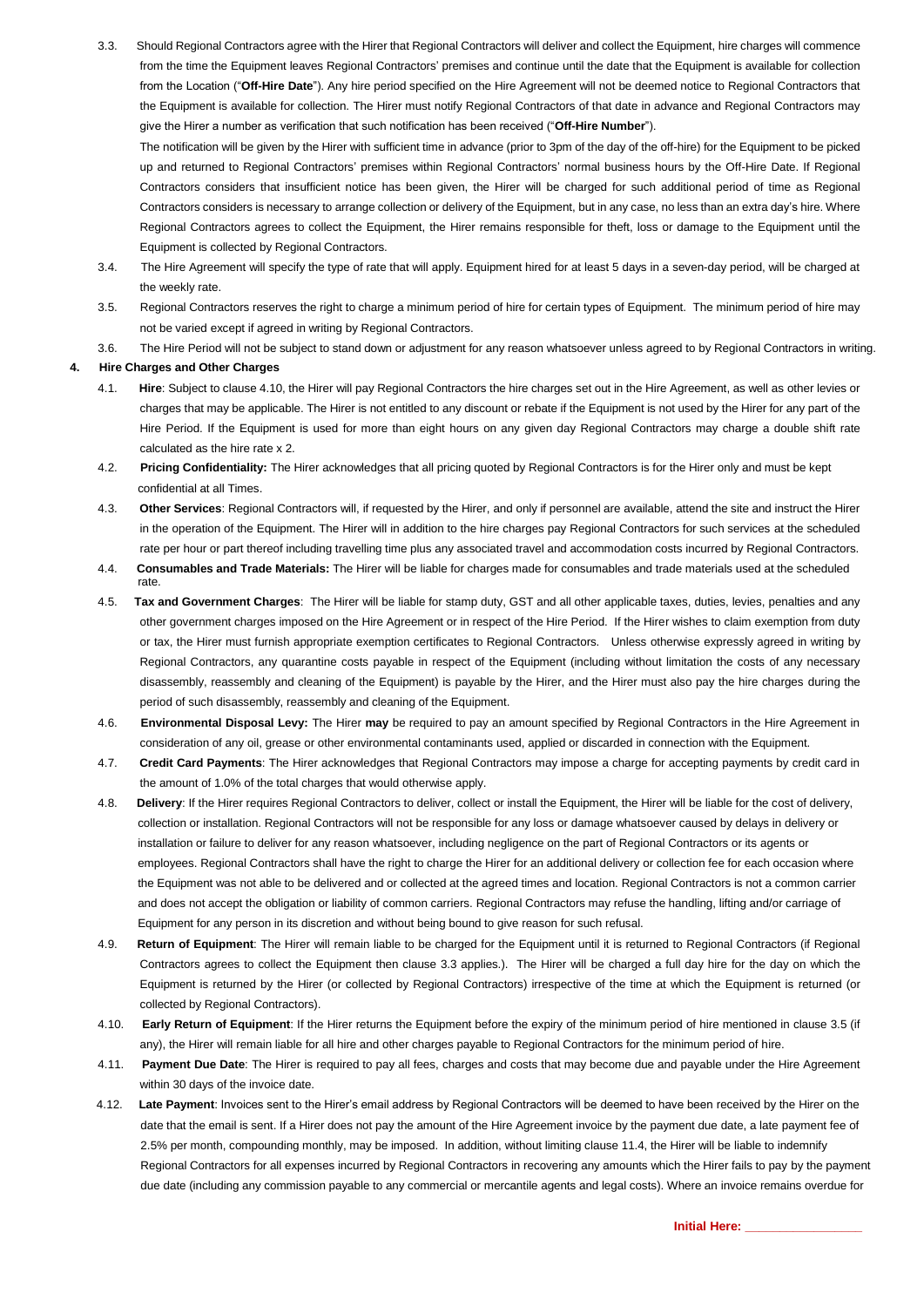3 days or longer, the Hirer's trading account may be placed on stop credit. Where an invoice remains overdue for 15 days or longer, Regional Contractors reserves the right for all equipment to be off-hired and removed and transported back to Regional Contractors at the Hirer's cost.

- 4.13. **Set-off and application of funds**: Regional Contractors may set-off against any credit owed to the Hirer any amount owing by the Hirer to Regional Contractors. Any claims for credit by the Hirer shall be made within fourteen days of receiving Regional Contractors' invoice. The Hirer must not withhold or make any deduction from any payment by way of set-off. The Hirer acknowledges and agrees that any payment made by the Hirer pursuant to this Agreement may be applied by Regional Contractors to such outstanding moneys due to Regional Contractors, as Regional Contractors determines in its sole discretion and notwithstanding any direction given by the Hirer at the time of payment.
- 4.14. **Return time**: For the sake of certainty the Hirer may only return the Equipment to Regional Contractors' premises during normal business hours.
- 4.15. **After Hours Servicing and Breakdowns:** Regional Contractors will provide on-site servicing and break-down assistance during standard working hours. If attendance to site is required after hours or on weekends, this will be charged at after-hour rates. minimum call out charge of 3 hours will be applicable.
- 4.16. **Non-Potable Water:** Where the use of non-potable water for dust suppression causes corrosion to equipment, the Hirer will be charged for refurbishment of the equipment.
- 4.17. **Cleaning:** The Hirer is responsible for all costs associated with any cleaning, painting, replacement of decals, repairs and refueling of equipment returned to Regional Contractors in an unsatisfactory condition as determined by Regional Contractors. If the Equipment was in any way exposed to asbestos or asbestos containing materials during the period of Hire, the Hirer must ensure that the Equipment is decontaminated (including cleaned, washed and vacuumed) by a licensed asbestos removalist prior to return to Regional Contractors. The Hirer must pay for all costs associated with this decontamination and provide evidence from a licensed asbestos removalist that this has been carried out.

#### **5. Hirer's Hire Obligations**

- 5.1. **Possession and Use by Hirer**: The Hire Agreement is personal to the Hirer and the Hirer will not allow nor authorise any other person or entity to use, re-hire or have possession of the Equipment at any time during the Hire Period.
- 5.2. **Suitability**: The Hirer agrees that the use of the Equipment is deemed acceptance it has satisfied itself as to the suitability, condition and fitness for purposes of the Equipment. Regional Contractors gives no warranty that the Equipment is suitable for the Hirer's purpose.
- 5.3. **Operation of Equipment**: The Hirer warrants that at all times it will:
	- (a) operate the Equipment safely, strictly in accordance with all laws, only for its intended use and in accordance with the manufacturer's instructions;
	- (b) ensure persons operating or erecting the Equipment are suitably instructed/trained in its safe and proper use and where necessary hold a current Certificate of Competency and be licensed to use it;
	- (c) return the Equipment to Regional Contractors in the same good and clean condition it was in when the Hirer received it, ordinary fair wear and tear excluded. If the Hirer fails to clean the Equipment, Regional Contractors will charge the cleaning cost to the Hirer.
	- (d) display, maintain all safety signs and instructions (as required by law), and ensure that all instructions and signs are observed by the operator of the Equipment
	- (e) ensure all persons operating the Equipment wear suitable clothing and protective equipment as required or recommended by the manufacturer or by Regional Contractors;
	- (f) ensure that no persons operating the Equipment are under the influence of drugs or alcohol;
	- (g) conduct a job safety analysis prior to using the Equipment at a site;
	- (h) accept responsibility for the safe keeping of and insuring the Equipment during the Hire Period;
	- (i) ensure that no persons carry illegal, prohibited or dangerous substances in or on the Equipment; and
	- (j) comply with all Environmental Laws from time to time and immediately rectify any breach of an Environmental Law caused by the use of the equipment.
- 5.4. **Cleaning and Maintenance**: The Hirer must:
	- (a) carry out daily checks, clean, fuel, lubricate and maintain the Equipment in good condition and in accordance with the manufacturer's and Regional Contractors' instructions at the Hirer's cost; and
	- not in any way alter, modify, tamper with, damage or repair the Equipment without Regional Contractors' written consent.
- 5.5. **Safekeeping**: The Hirer must ensure that during the Hire Period the Equipment is stored safely and securely and is protected from theft, seizure, damage or vandalism.
- 5.6. **Alteration and Identifying Marks**: The Hirer must not alter, deface, remove or erase any notices, safety information, identifying mark, plate or number on the Equipment.
- 5.7. **Inspections**: The Hirer consents to Regional Contractors inspecting the Equipment from time to time during the Hire Period. The Hirer must provide Regional Contractors to the Equipment and a safe place of work at the Location for Regional Contractors to carry out any inspection, including as required under the Australian Standards. In addition, the Hirer may arrange a joint inspection with Regional Contractors at the end of the Hire Period.
- 5.8. **Safe Loading and Transport**: The Hirer will ensure the safe loading, securing and transporting of all Equipment in accordance with all laws and manufacturer's guidelines. The Hirer and any transporting contractor must observe any safety directions advised by Regional Contractors and/or manufacturer of the Equipment for its loading and safe handling.
- 5.9. **Location**: The Hirer must not remove the Equipment from the Location without first obtaining Regional Contractors' written consent, which consent can be given or withheld at Regional Contractors' absolute discretion. The Equipment must be returned to Regional Contractors' premises where the Equipment was collected from by the Hirer or delivered from Regional Contractors (during normal business hours).
- 5.10. **Electrical Equipment testing and tagging**: The Hirer is responsible for arranging at the Hirer's cost the testing and tagging of all electrical equipment forming part of the Equipment by the relevant manufacturer's agent in accordance with the manufacturer's instructions and the applicable Australian Standard/s and Regulatory Authority requirements. Regional Contractors is able to arrange, at the Hirer's cost, for such testing and tagging of the relevant electrical equipment. Any damage caused to the Equipment resulting from incorrect testing will be at the Hirer's cost.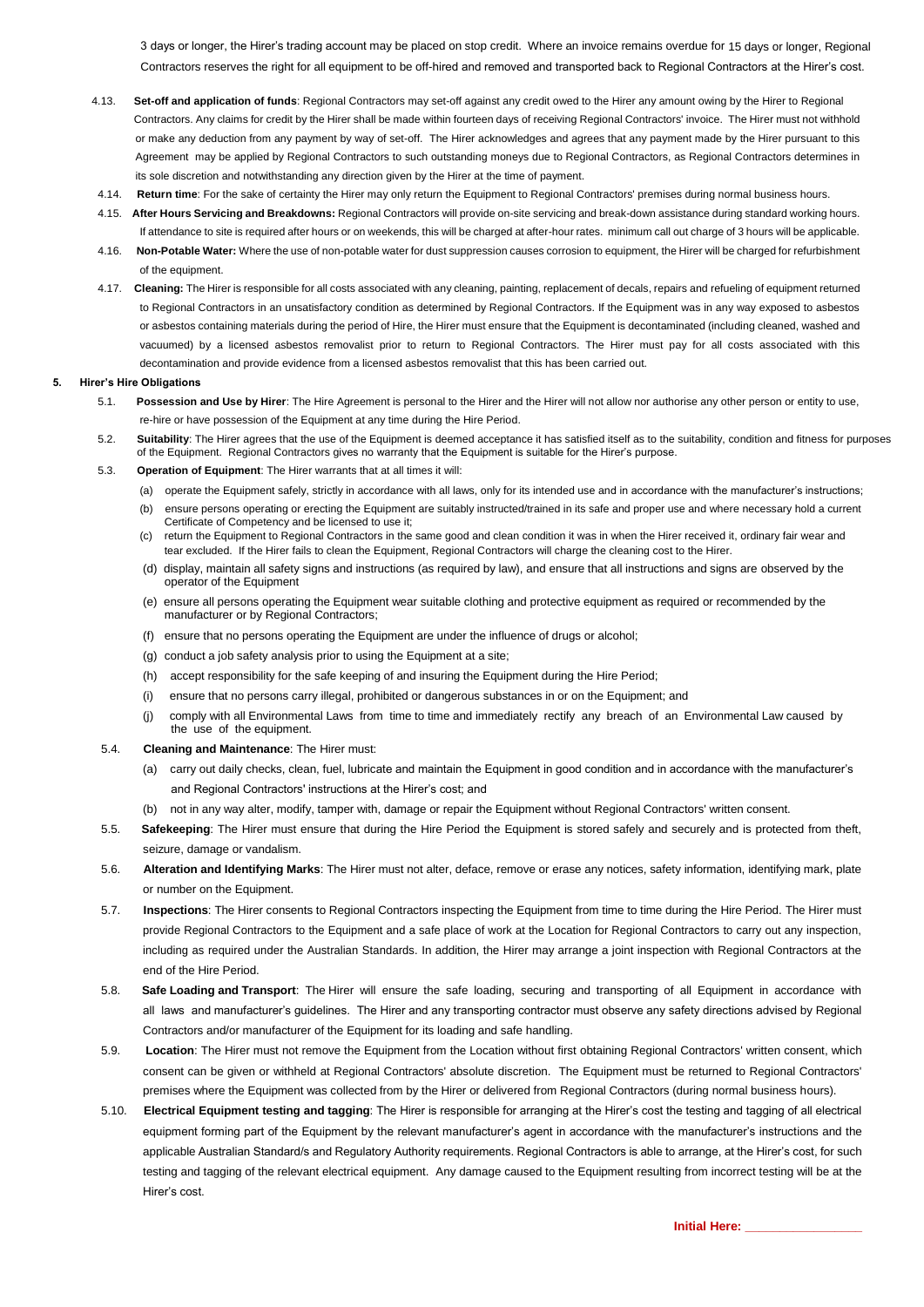# **6.** Equipment Breakdown

- 6.1. **Obligations of Hirer**: In the event that the Equipment breaks down or becomes unsafe to use during the Hire Period,
	- the Hirer must:
	- (a) immediately stop using the Equipment and notify Regional Contractors;
	- (b) immediately take all steps necessary to prevent injury occurring to persons or property as a result of the condition of the Equipment;
	- (c) immediately take all steps necessary to prevent any further damage to the Equipment; and
	- (d) not repair or attempt to repair the Equipment without Regional Contractors' written consent.
- 6.2. **Obligations of Regional Contractors**: In the event that the Equipment breaks down or becomes unsafe to use through no fault, negligence, recklessness or misuse by the Hirer or any third party who gains access to the Equipment at the Location, Regional Contractors will:
	- (a) take all steps necessary to repair the Equipment soon as reasonably possible after being notified by the Hirer;
	- (b) not impose a hire charge for that portion of the Hire Period for which the Equipment was broken down or unsafe; and
	- (c) not be liable for any expenditure, damages, loss or inconvenience incurred by the Hirer or any Claim made against the Hirer arising from or in any way connected with a breakdown of or a malfunction in the Equipment, no matter the cause of the breakdown or malfunction.

#### **7. Lost, Stolen or Damaged Equipment**

- 7.1. The Hirer **is at all times** responsible for the Equipment and its attached tools and accessories during the Hire Period.
- 7.2. If the Equipment has broken down or become unsafe to use as a result of the Hirer's acts or omissions (or acts or omissions of the Hirer's employees or contractors) or if the Equipment is lost, stolen or damaged during the Hire Period, or if the Hirer fails to return the Equipment to Regional Contractors within agreed timeframes, the Hirer will be liable for:
	- (a) any costs incurred by Regional Contractors in repairing the Equipment or for the new replacement cost of the Equipment if it cannot be economically repaired; and
	- (b) any other costs whatsoever incurred by Regional Contractors as a result of the loss, theft or damage to the Equipment (including the full hire charges as set out in the Hire Agreement until the Equipment stated in clause 7.2(a) is again available for use by Regional Contractors).
	- any loss of revenue to Regional Contractors arising from or in connection with the loss, theft or damage to the Equipment.
	- (d) if the Hirer has paid the Limited Liability Cover fee the Hirer's liability is limited as provided in clause 8 below.

### **8. Limited Liability Cover**

- 8.1. Limited Liability Cover (LLC) **is not insurance** but is an agreement by Regional Contractors to limit the liability of the Hirer **in certain circumstances**  for the theft or damage to the Equipment to an amount called the LLC Excess. The LLC Excess is explained below.
- 8.2 Subject to clause 8.3, the LLC Fee will be automatically charged to the Hirer in addition to the Hire charges and will be set out in the hire schedule.
- 8.3 The Hirer is not required to pay the LLC fee if a valid certificate of currency for an appropriate policy of insurance that covers loss, theft or damage to the Equipment during the Hire Period for an amount not less than the replacement value of the Equipment. The Hirer is responsible for any excess and any other costs associated with any insurance taken out by the Hirer under this clause and the Hirer is responsible for any shortfall in repair of replacement of the Equipment following payment of any amount received under insurance, including an loss Regional Contractors suffer as a result of not being able to hire the Equipment from the time of notification of damage/theft to when the Equipment is repaired/replaced and deemed "ready for hire".
- 8.4 Where the Hirer has paid the LLC fee, Regional Contractors will waive Our right to claim against the Hirer for loss, theft or damage to the Equipment IF: (a) for theft, the Hirer has promptly reported the incident to the police and provided Regional Contractors with a written police report;

(b) the Hirer has co-operated with Regional Contractors and provided Regional Contractors with the details of the incident, including any written or photographic evidence Regional Contractors requires;

(c) the loss, theft or damage does not fall into one or more of the circumstances set out in clause 8.6 and

(d) you have paid Regional Contractors the LLC fee.

8.5 The LLC fee for each item of Equipment is the amount equal to:

(a) \$1000.00 or (if the replacement cost of the Equipment is less than \$1000.00) the replacement cost of the Equipment OR

 (b) 15% of the cost of the repairs (if the Equipment is partially damaged and can be repaired) OR 15% of the full new replacement cost of the Equipment (if the Equipment is lost, stolen or damaged beyond repair) whichever is greater.

- 8.6 Even if the Hirer has paid the LLC fee. Regional Contractors will not waive Our rights to claim against the Hirer for loss, theft or damage to the Equipment and the LLC fee **will not apply** if the loss, theft or damage:
	- (a) is due to misuse, abuse or overloading of the Equipment or any components thereof:
	- (b) wrongful conversion of the Equipment or any components thereof;
	- (c) suffered due to a contravention by the Hirer of the Hire Agreement.
	- (d) arising from use in violation of any statutory laws and regulations.
	- (e) caused to tyres or/and tube by blowout, bruises, cuts or other causes inherent in the use of the Equipment;
	- (f) is for glass breakage or vandalism/graffiti;
	- (g) relating to lack of lubrication or other normal servicing of Equipment or due to a failure to comply with the cleaning and servicing instructions given by Regional Contractors;
	- (h) to the Equipment whilst located, used, loaded, unloaded, transported on or over water, wharves, bridges or vessels of any kind;
	- (i) to motors or other electrical appliances or devices caused by overloading or artificial electrical current, including use of under-rated or excessive length of extension leads on electrical power tools and machines;
	- (j) has been caused by collision with a bridge, carpark, awning, gutter, tree or any other overhead structure or object due to insufficient clearance.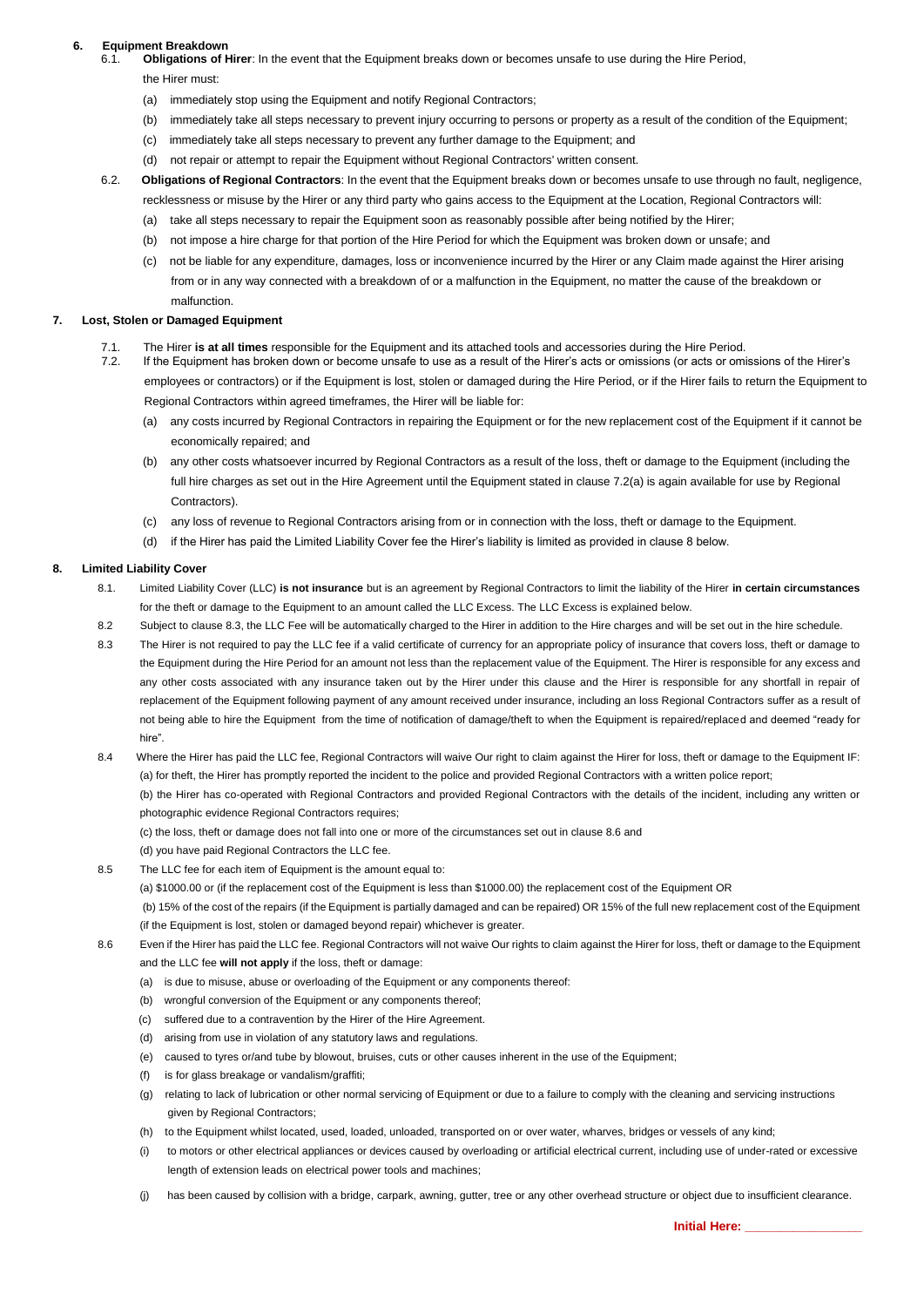- (k) caused by exposure to any corrosive or caustic substance, such as (without limitation) cyanide, salt, water and acid;
- (l) to Equipment during transport, except where transported by Regional Contractors;
- (m) caused by the negligence of the Hirer and damage caused by paint, texture, coat, overspray, concrete, grinding, welding, gas, cutting, collision, dropping and/or impact.

## **9. Insurance**

- 9.1. If the Hirer does not want to pay the Limited Liability Cover fee, the Hirer shall effect and maintain at its expense the policies of insurance specified in subclauses (a) and (b) providing cover for the whole of the period of hire including any extension or continuation (Hired in Plant/Equipment/Goods).
	- (a) A policy providing indemnity for physical loss, including theft and/or damage to the Equipment for not less than the full new replacement value of each item of Equipment, including whilst in transit; and
	- (b) A public liability policy in the usual terms which provides indemnity with respect to the operation of the Equipment to a limit of indemnity of at least \$20,000,000.
- 9.2. The Hirer shall ensure that each policy of insurance names Regional Contractors as a named insured as owner of the Equipment.
- 9.3. The Hirer shall provide Regional Contractors with evidence of the insurance effected in compliance with clauses 9.1(a) and 9.1(b) immediately upon demand by Regional Contractors.
- 9.4. The Hirer warrants that it shall not do any of the following:
	- (a) do anything, or fail to do anything, which would allow an insurer to refuse or reduce a claim;
	- (b) vary the insurance required by this clause in any way without the written consent of Regional Contractors; or
	- (c) enforce, conduct, settle or compromise a claim without the consent of Regional Contractors.

#### **10. Supply Documents**

10.1. Upon request by Regional Contractors the Hirer must supply Regional Contractors with full copies of any document relating to the Equipment in any way including any police report regarding any damage caused to the Equipment by any person

#### **11. Indemnities and Exclusions of Liabilities**

- 11.1. Subject to clause 11.2 and except as expressly provided to the contrary in the Hire Agreement, all terms, conditions, warranties, undertakings, inducements or representations whether express or implied, statutory or otherwise, relating to Regional Contractors' obligations under the Hire Agreement are excluded from the Hire Agreement to the extent permissible by law;
- 11.2. Where any Act of Parliament implies a term, condition or warranty in this Hire Agreement and that Act prohibits provisions in a contract excluding or modifying the application, exercise or liability under that term, condition or warranty, such term, condition or warranty will be deemed to be included in this Hire Agreement to the minimum extent permissible. The Hirer hereby warrants and agrees with Regional Contractors that any damages suffered by it as a result of any breach by Regional Contractors of this Hire Agreement or any breach of any applicable legislation will not exceed and otherwise be capped at the lesser of the actual charges payable pursuant to the Hire Agreement or four months hire charges.
- 11.3. Subject to clause 11.2, Regional Contractors will not be under any liability to the Hirer for consequential loss or damage (including loss of actual or anticipated profits or revenue, economic loss of any kind or any loss suffered as a result of any claim or claims by third parties) in contract, tort (including negligence) under statute or otherwise from or in relation to the Equipment or this Hire Agreement.
- 11.4. The Hirer is liable for and indemnifies Regional Contractors against all liability, claims, loss, costs and expenses (including legal fees, costs and disbursements on the higher of a full indemnity basis and a solicitor/client basis, determined without taxation, assessment or similar process and whether incurred or awarded against Regional Contractors and any environmental loss, cost, damage or expense) arising from or incurred in connection with the Hirer's hire and use of the Equipment or its breach of the Hire Agreement.
- 11.5. Each indemnity in this Hire Agreement is a continuing obligation, separate and independent from the other obligations of the parties and survives termination, completion and expiration of this Hire Agreement. It is not necessary for a party to incur expenses or make any payment before enforcing a right of indemnity conferred by this Hire Agreement. The Hirer must pay on demand any amount it must pay under an indemnity in this Hire Agreement.
- 11.6. For the purposes of clauses 11.3 to 11.5, use of Equipment operated by a person supplied by Regional Contactors will be use of the Equipment by the Hirer.

# **12. PPS Law**

12.1. For the purposes of this clause, "**PPS Law**" means the Personal Property Securities Act 2009 (Cth) and Regulations and any other associated or

consequential Act or Regulation, as amended. A term defined in the PPS Law has the same meaning when used in this clause.

- 12.2. The Hirer acknowledges that this Hire Agreement is a security agreement and a PPS Lease for the purposes of the PPS Law and creates a security interest in all Equipment rented to the Hirer, as security for the Hirer's obligations to Regional Contractors under this Hire Agreement.
- 12.3. The Hirer agrees to indemnify Regional Contractors for any costs, commissions, fees and expenses, including legal expenses, in relation to the registration, maintenance, enforcement or discharge of a security interest.
- 12.4. The Hirer agrees to do all such things, sign and/or provide all such documents and/or provide any further information as necessary and required to enable

Regional Contractors to acquire a perfected security interest in all Equipment supplied by Regional Contractors to the Hirer and, if applicable, a Purchase Money Security Interest.

12.5. The Hirer agrees to contract out of, waive or exclude such sections of the PPS Law as Regional Contractors may require, to the extent that those sections are able to be excluded under the PPS law. The Hirer expressly agrees to: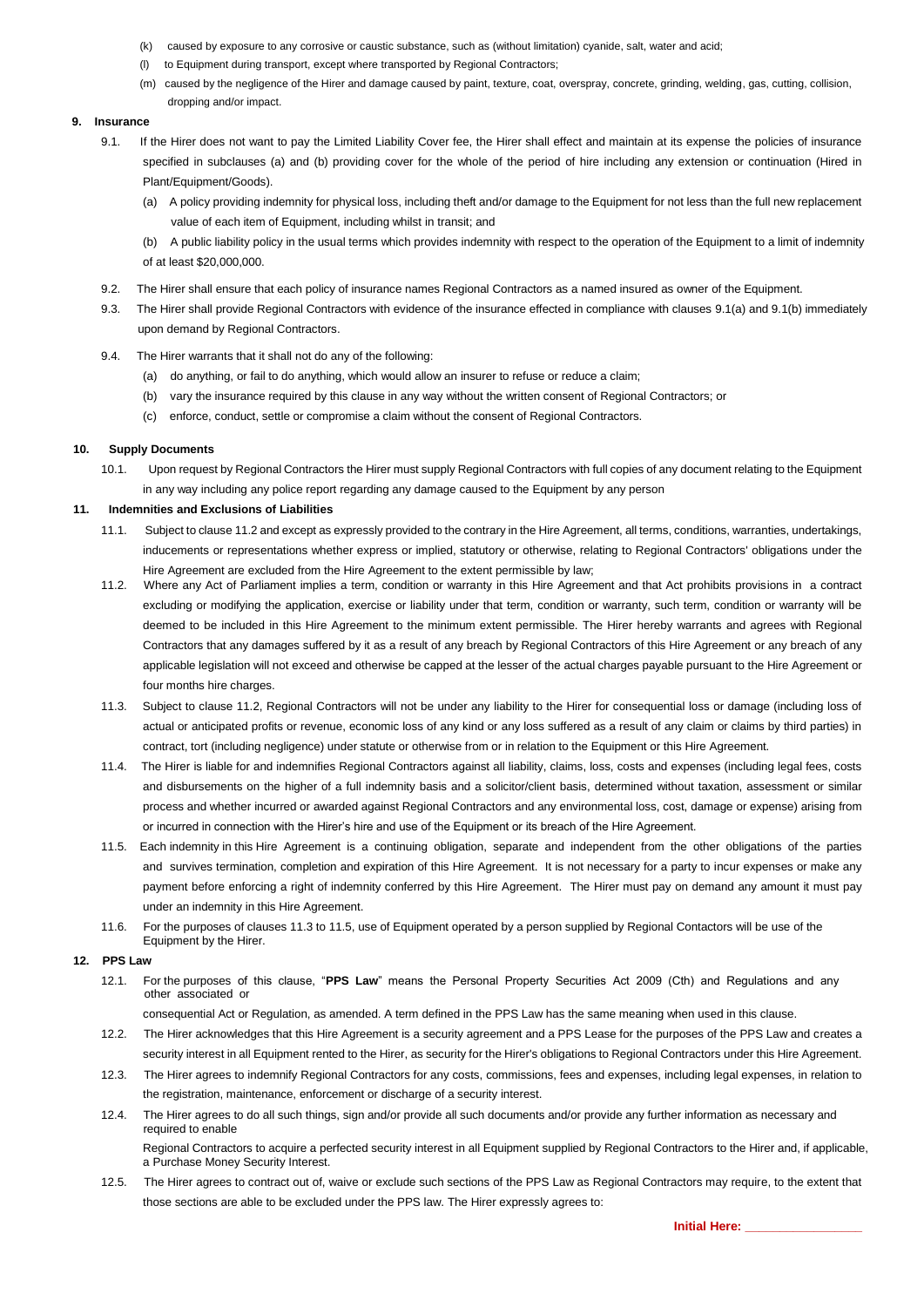- (a) contract out of the enforcement provisions referred to in Articles 115(1)(f) to 115(1)(h), 115(1)(l) to 115(1)(n), 115(1)(p), 115(1)(q) and 115(1)(r) of the PPS Law;
- (b) waive their right to receive a copy of any notice or statement under Articles 157 and 175 of the PPS Law in respect of the security interest created by this Contract;
- (c) not sell or grant any other security interest in the Equipment rented, and
- (d) not change or attempt to change any document or registration made or required under the PPS Law in relation to the security interest created by this Contract without the prior written consent of Regional Contractors.

 $12.6$  If:

- (a) a PPS Law applies or commences to apply to this Hire Agreement, or any transaction contemplated by it, or Regional Contractors determines based on legal advice that this is the case; and
- (b) in the opinion of Regional Contractors, the PPS Law:
- (i) does or will adversely affect its security position or obligations; or
- (ii) enables or would enable its security position to be improved without materially adversely affecting the Hirer,

Regional Contractors may give notice to the Hirer to do anything (including amending this Hire Agreement or executing a new document)

that in Regional Contractors' reasonable opinion is necessary, to the maximum possible extent, to overcome the circumstances contemplated in subclause 12.6(b)(i) above and/or improve the security position as contemplated in subclause 12.6(b)(ii) above. The Hirer must comply with the requirements of that notice within the time specified in the notice.

- 12.7. The Hirer will not lease, hire, bail or otherwise deal with (**sub-hire')** the Equipment unless Regional Contractors gives its prior written consent. Any such sub-hire must be in writing in a form acceptable to Regional Contractors and must be expressed to be subject to Regional Contractors rights under this Hire Agreement. Hirer may not vary a sub-hire without the prior written consent of Regional Contractors.
- 12.8. The Hirer must ensure Regional Contractors is provided with up-to-date information about the sub-hire including the identity of the sub-hirer, the terms of and state of accounts and payment under the sub-hire and the location and condition of the Equipment.
- 12.9. The Hirer must take all steps including registration on the PPS register as may be required to:
	- (a) ensure that any security interest arising under or in respect of the sub-hire is enforceable, perfected and otherwise effective under the PPSA;
	- (b) enable the Hirer to gain (subject always to the rights of Regional Contractors and its related entities) first priority (or any other priority Regional Contractors agrees to writing) for the security interest; and
	- (c) enable the parties to exercise their respective rights in connection with the security interest.
- 12.10. If having completed everything reasonably practicable as required under the above clause, in the reasonable opinion of Regional Contractors its security position or obligations under or in connection with this Hire Agreement have been or will be materially adversely affected, Regional Contractors may by further notice to the Hirer terminate this Hire Agreement, in which case:
	- (a) this Hire Agreement will be terminated with effect from the date or time specified in
	- the notice; and (b) the Hirer must pay to Regional Contractors all monies owing to it within 30 days of that termination

#### **13. Termination**

- 13.1. Regional Contractors may terminate the Hire Agreement immediately by notice to the Hirer, if:
	- (a) the Hirer breaches any term of the Hire Agreement; or
	- (b) the Hirer becomes bankrupt or insolvent, executes a personal insolvency agreement, enters into liquidation, comes under external administration, goes into receivership or ceases to carry on business.
- 13.2. Regional Contractors may terminate the Hire Agreement for any other reason by giving the Hirer 2 hours' notice.
- 13.3. The right of termination is in addition to any other rights under the Hire Agreement and does not exclude any right or remedy under law or equity and the terms of this Hire Agreement (including in respect of payment of the hire charges) continue to apply until the return of the Equipment to Regional Contractors (or collection by Regional Contractors if agreed).

#### **14. Recovery of Equipment**

14.1. If the Hirer is in breach of the Hire Agreement or if Regional Contractors has terminated this Hire Agreement, Regional Contractors may take all steps necessary (including legal action) to recover the Equipment, including entering the Hirer's premises to do so and the Hirer hereby authorizes Regional Contractors to do so.

### **15. Miscellaneous**

- 15.1. **Severability**: If any part of the Hire Agreement (including these Terms and Conditions) becomes void or unenforceable for any reason, then that part will be severed with the intent that all remaining parts will continue to be in full force and effect and be unaffected by the severance of any other parts.
- 15.2. **Governing Law and Default Recovery**: The Hire Agreement is governed by the laws of Victoria and each party submits to the exclusive jurisdiction of the courts of that State.
- 15.3. **Security of Obligations**: As security for the obligations and liabilities of the Hirer and Guarantors under the Hire Agreement, the Hirer and Guarantors hereby charges for the due and punctual payment and performance of those obligations and liabilities, all of its legal and equitable interest (both present and future) of whatsoever nature held in any way in any real property. Without limiting the generality of the charge in this clause, the Hirer and Guarantors agree, on request by Regional Contractors, to execute any documents and do all things necessary required by Regional Contractors to register a mortgage security over any real property in which the Hirer and Guarantors have an interest (whether legal, equitable, present or future). The Hirer and Guarantors will indemnify Regional Contractors on an indemnity basis against all costs and expenses incurred by Regional Contractors in connection with the preparation and registration of any mortgage documents. The

.